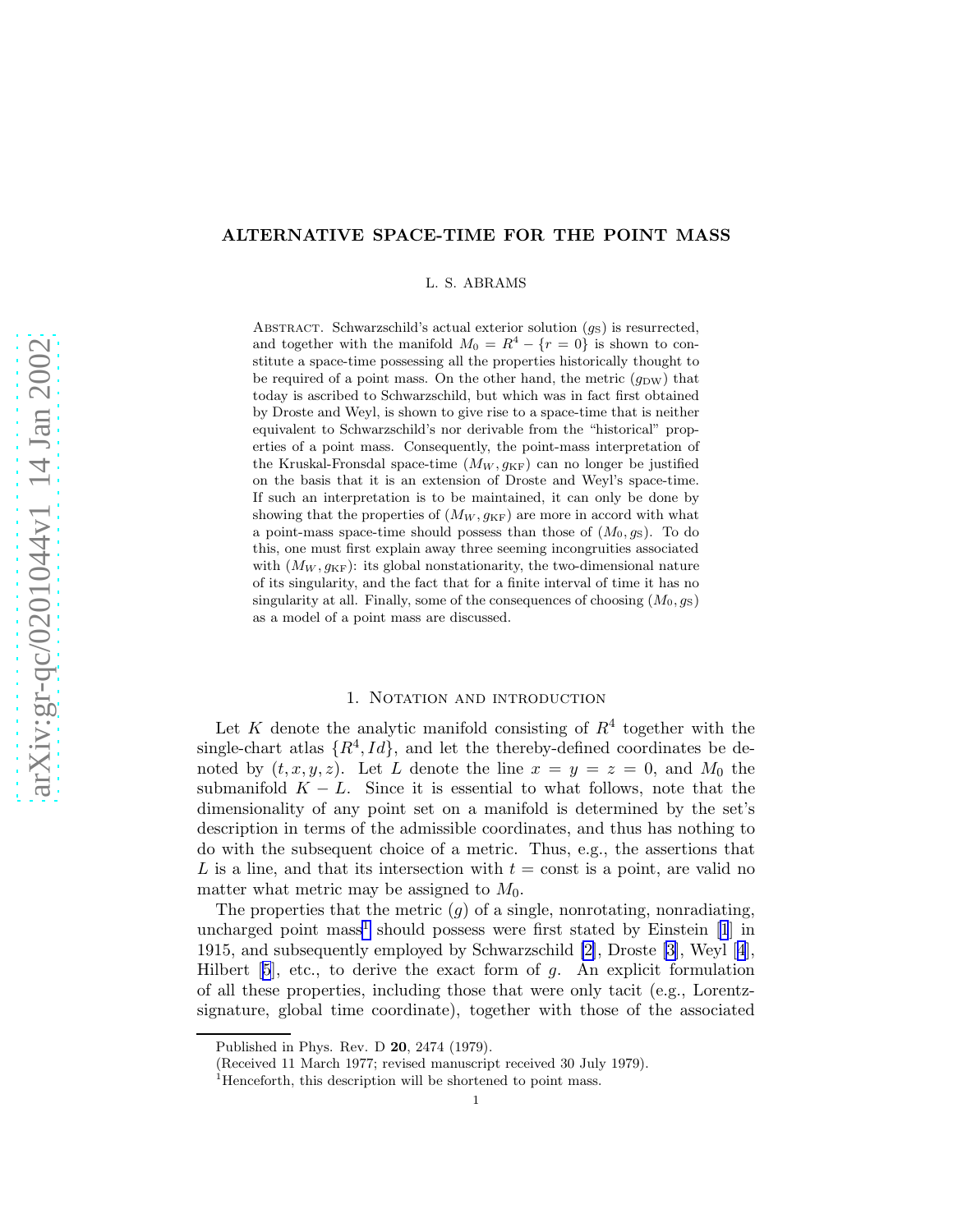manifold $(M)$  was given by Finkelstein [[6](#page-10-0)] in 1958. Specifically, M should be  $M_0$ , while g should be analytic, Lorentz signature, and

- (a) a solution on M of Einstein's free-space field equations;
- (b) invariant under time translations;
- (c) invariant under spatial rotations;
- (d) (spatially) asymptotically flat;
- (e) inextendable to  $L$ ;
- (f) invariant under spatial reflections;
- (g) invariant under time reflection;
- (h) have a global time coordinate.

Contrary to popular opinion, an analytic, Lorentz signature metric  $(g_S)$ possessing properties (a)-(h) on  $M_0$  does exist. Indeed, it has been available ever since 1916, when Schwarzschild [\[2\]](#page-10-0) derived it. Introducing quasipolar coordinates via

(1) 
$$
x = r \sin \theta \cos \phi, \ y = r \sin \theta \sin \phi, \ z = r \cos \theta
$$

with

(2) 
$$
0 < r, \ 0 < \theta < \pi, \ 0 \leq \phi < 2\pi,
$$

the components of  $g_S$  in these coordinates<sup>2</sup> are given by

(3) 
$$
ds^{2} = (1 - \alpha/f)dt^{2} - (1 - \alpha/f)^{-1}f'^{2}dr^{2} - f^{2}d\Omega^{2},
$$

where  $\alpha$  is a positive constant,

(4) 
$$
d\Omega^2 \equiv d\theta^2 + d\phi^2 \sin^2 \theta,
$$

(5) 
$$
f \equiv (r^3 + \alpha^3)^{1/3},
$$

and the prime denotes differentiation with respect to r.

That the metric possesses properties (b), (c), (d), (f), (g), and (h) is evident by inspection. That it possesses property (a) can be verified by direct substitution into the field equations, or by examining Schwarzschild's derivation. Lastly, that it has property (e) follows from the violation<sup>3</sup> of local flatness at every point of L. Clearly,  $(M_0, g_S)$  does not contain a black hole.

<span id="page-1-0"></span>

<sup>&</sup>lt;sup>2</sup>Since quasipolar coordinates are inadmissible on the surface  $x = y = 0$ , it is to be understood here and afterwards that whenever a line element is displayed in terms of such coordinates, this is done solely for ease of recognition, and that the metric is actually defined by its components in terms of  $(t, x, y, z)$ . In the case of  $g_S$  these quasi-Cartesian components are analytic everywhere on  $M_0$ .

<sup>&</sup>lt;sup>3</sup>Let  $C_a$  denote the circle of "radius" a defined by  $\{(t, r, \theta, \phi) | t = \text{const}, r = a, \theta = \pi/2\}.$ The proper circumference of  $C_a$  is seen from (3) to be  $2\pi f(a)$ . As  $a \to 0^+$ , this tends to  $2\pi\alpha$ , rather than to zero as local flatness requires.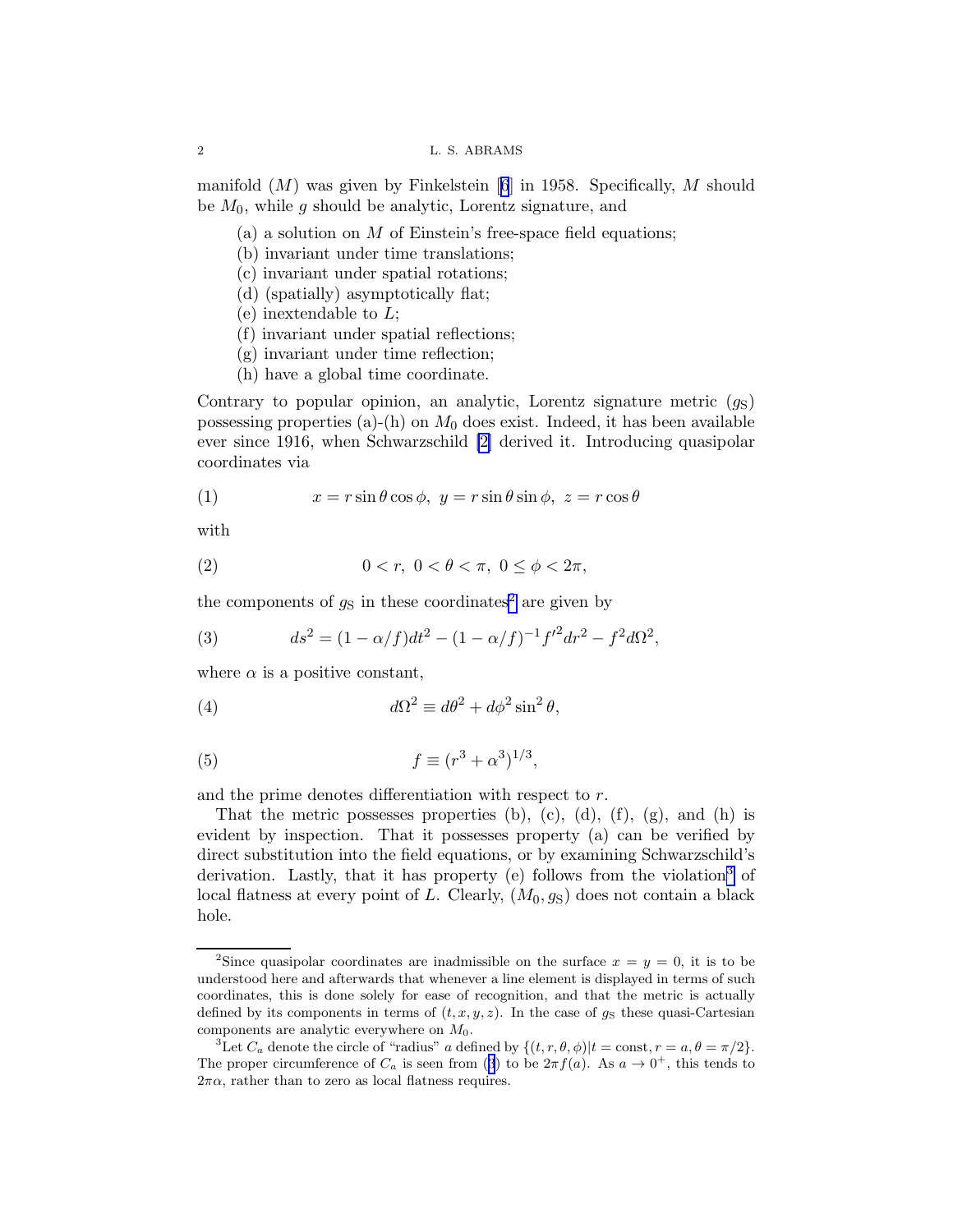### 2. The Droste-Weyl metric

<span id="page-2-0"></span>In 1917, Droste [\[3\]](#page-10-0) and, independently, Weyl, [\[4\]](#page-10-0) derived a metric  $(q_{DW})$ for the point mass by techniques similar to that used by Schwarzschild. Letting  $\overline{M}_0$  denote a copy of  $M_0$  with the same admissible coordinates  $(t, x, y, z)$ as before, and letting  $(t, \bar{r}, \theta, \phi)$  denote the same quasipolar coordinates de-finedby ([1\)](#page-1-0) and [\(2\)](#page-1-0), the components of  $g_{DW}$  are defined on that portion  $(\overline{M}_{\alpha})$  of  $\overline{M}_0$  for which  $\overline{r} > \alpha$  by

(6) 
$$
ds^{2} = (1 - \alpha/\bar{r})dt^{2} - (1 - \alpha/\bar{r})^{-1}d\bar{r}^{2} - \bar{r}^{2}d\Omega^{2},
$$

and on the remainder of  $M_0$  by analytic continuation. Note that the  $\bar{r}$  in (6), like the r in [\(3\)](#page-1-0), is the ordinary quasipolar coordinate  $(x^2 + y^2 + z^2)^{1/2}$ , and thus its  $M_0$ -spanning values satisfy  $\bar{r} > 0$ .

Believing that  $g_{DW}$  was "equivalent" to  $g_S$ , both Droste and Weyl credited their results to Schwarzschild. A few years later, Hilbert [\[5\]](#page-10-0) opined that the form of  $g_{\text{DW}}$  was preferable to that of  $g_S$ , and ever since then the phrase "Schwarzschild solution" has been taken to mean  $g_{DW}$  rather than  $g_S$ .

# 3. Inequivalence of the Schwarzschild and Droste-Weyl space-times

Let us relabel the r coordinate of points of  $M_0$  by means of the coordinate transformation

(7) 
$$
T: \ \bar{r} = f(r) = (r^3 + \alpha^3)^{1/3}, \ r > 0
$$

(<sup>4</sup>) so that the M<sub>0</sub>-spanning values of  $\bar{r}$  satisfy  $\bar{r} > \alpha$ .

Under T,  $g_S$  is carried into  $\bar{g}_S$ :

(8) 
$$
ds^{2} = (1 - \alpha/\bar{r})dt^{2} - (1 - \alpha/\bar{r})^{-1}d\bar{r}^{2} - \bar{r}^{2}d\Omega^{2}.
$$

In the early years of relativity, when "physical equivalence" was thought to be a relationship between metrics, the formal identity of  $(6)$  and  $(8)$  was taken to mean that  $\bar{g}_S$  (and a fortiori  $g_S$ ) and  $g_{DW}$  describe the same physical phenomenon (which is the reason that both Droste and Weyl attributed their results to Schwarzschild). Today, however, it is recognized that physical equivalence is a relationship between space-times[[7](#page-10-0)], and that for two spacetimes  $(M, g_1)$  and  $(M, g_2)$  defined on the same manifold to be equivalent, it is not only necessary that a coordinate transformation carry  $g_1$  into  $g_2$ , but also that the transformation be a diffeomorphism [\[8\]](#page-10-0). In the present case this latter requirement is not met, since T carries  $M_0$  *into*  $M_0$  (viz., onto  $M_{\alpha}$ ), rather than onto it, and is thus not a diffeomorphism. Consequently  $(M_0, g_S)$  and  $(\overline{M}_0, g_{DW})$  are inequivalent space-times. This invalidates one of the two historical bases for regarding  $g_{\text{DW}}$  as the metric of a point mass.

<sup>&</sup>lt;sup>4</sup>Here too, as in footnote 2, this equation is written in polar coordinates for simplicity. The actual transformation is defined by the corresponding relations in terms of the quasi-Cartesian coordinates  $(t, x, y, z)$  and  $(t, \bar{x}, \bar{y}, \bar{z})$ , obtainable from (7) by cubing both sides andthen using ([1](#page-1-0)) to eliminate the polar coordinates, e.g.,  $\bar{x}^3 = x^3 + \alpha^3 x^3 / (x^2 + y^2 + z^2)^{3/2}$ , etc. These relations are defined everywhere on  $M_0$ .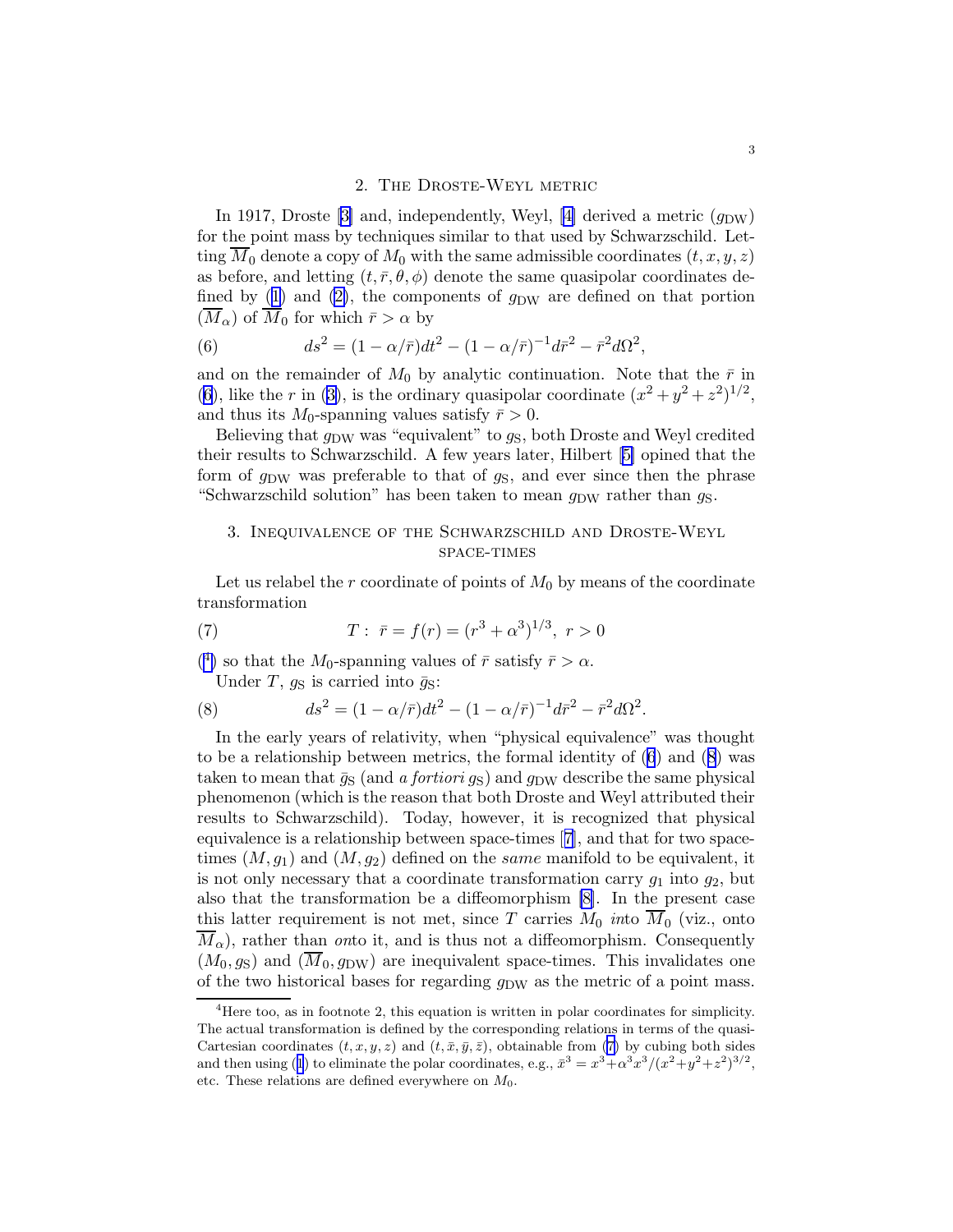### 4. Derivation of the Droste-Weyl space-time

<span id="page-3-0"></span>The other historical basis for the point-mass interpretation of  $q_{\text{DW}}$  is that Droste [\[3\]](#page-10-0), Weyl [\[4\]](#page-10-0), Hilbert[[5\]](#page-10-0), etc., believed that they had derived it by explicitly tailoring the general metric to have properties (a)-(h). As will now be shown, their derivations produce not  $g_{\text{DW}}$ , but rather  $\bar{g}_\text{S}$ , the coordinatetransformed version of  $g_S$ , in which  $\bar{r} > \alpha$  spans  $M_0$ .

Consider a typical derivation<sup>5</sup>. Although the manifold is not specified, there is no basis for supposing that anything other than  $M_0$  was contemplated, so that this will be assumed in what follows.

To begin with, properties (b), (c), (f), (g), and (h) are imposed on the metric, which as is well known [\[2, 3](#page-10-0), [4, 5](#page-10-0)] restricts the line element to the form

(9) 
$$
ds^2 = A(r)dt^2 - B(r)dr^2 - C(r)d\Omega^2
$$

in terms of the quasipolar coordinates defined by([1](#page-1-0)) and [\(2\)](#page-1-0). Note that property (h) requires that A be positive on  $M_0$ , and that this together with the Lorentz-signature requirement compels  $B$  and  $C$  to be positive as well.

Next, the unknown  $C$  is eliminated by making the coordinate transformation

(10) 
$$
\bar{r} = [C(r)]^{1/2},
$$

thereby transforming (9) into

(11) 
$$
ds^2 = \overline{A}(\overline{r})dt^2 - \overline{B}(\overline{r})d\overline{r}^2 - \overline{r}^2d\Omega^2.
$$

Property (a) is now imposed, which leads to two ordinary differential equations for the unknown  $A$  and  $B$ . The solution of these equations determines both unknowns, apart from two constants of integration. Property (d) is used to eliminate one of them, whereupon the metric, hereinafter referred to as  $g'_{\rm s}$  $\zeta$ , takes the *form* of [\(6\)](#page-2-0). Finally, a comparison is made with Newtonian physics to evaluate  $\alpha$  - for our purposes, this step can be replaced by imposing property (e), which requires that  $\alpha$  be nonzero.

As is evident from this brief sketch, in order for  $g'_{\mathcal{S}}$  $_{\rm S}^{\prime}$  to be  $g_{\rm DW}$  it is necessary that the  $M_0$ -spanning values of  $\bar{r}$  in (11) be the same as those of the  $\bar{r}$  in ([6](#page-2-0)),viz.,  $\bar{r} > 0$  [[10](#page-10-0)]. But as can be seen from (10), the M<sub>0</sub>-spanning values of  $\bar{r}$  in (11) depend on the behavior of  $C(r)$  ar r varies over  $(0,\infty)$ . Thus the only way to determine the values in question is to substitute (9) directly into the empty-space field equations and solve for the most general  $C(r)$ compatible with properties (d) and (e). This is done in the Appendix, and the result is

(12) 
$$
[C(r)]^{1/2} = \alpha/[1 - A(r)],
$$

where  $\alpha$  is a positive constant and A is any analytic, strictly monotonic increasing function of r which tends to zero as  $r \to 0$  and behaves like

 $<sup>5</sup>$ Although what follows is really a generic version of the classical derivation, it is closely</sup> approximated by that in Ref. [\[9](#page-10-0)].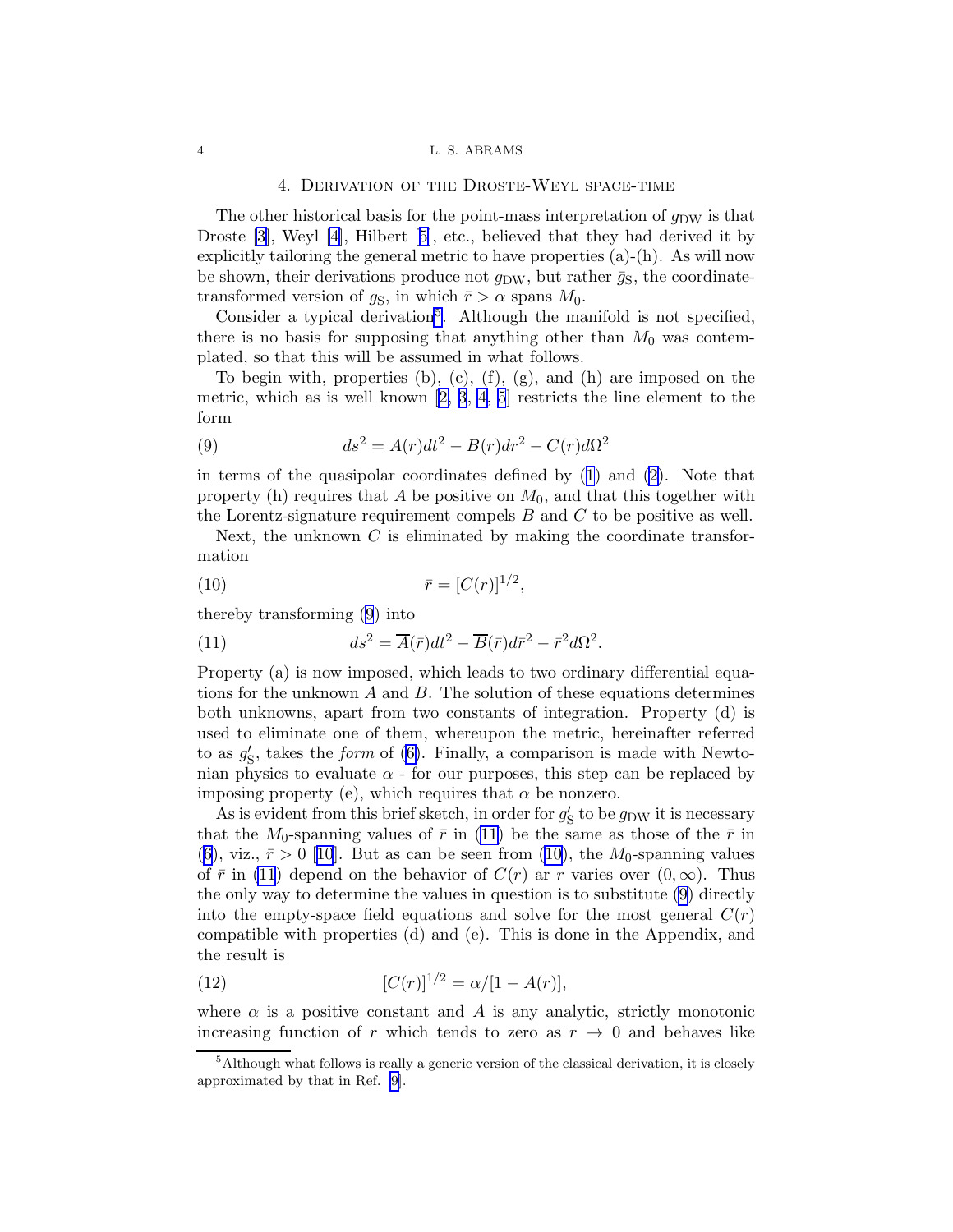$1 - \alpha/r$  as  $r \to \infty$ . Together with [\(10](#page-3-0)), the just-mentioned properties of A show that the  $\bar{r}$  in [\(11](#page-3-0)) is a strictly monotonic increasing function of r which tends to  $\alpha$  as  $r \to 0$ , and to infinity as  $r \to \infty$ . Consequently, no matter what choice of admissible  $A$  (and thus of admissible  $C$ ) is made, the  $M_0$ -spanning values of  $\bar{r}$  in [\(11](#page-3-0)), and a fortiori in  $g'_s$  $\zeta$ , satisfy  $\bar{r} > \alpha$ , not  $\bar{r} > 0$ , and thus  $g'_{\rm s}$  $\frac{1}{S}$  is not  $g_{\text{DW}}^6$ . [As a matter of fact, since  $g'_{\text{S}}$  $_{\rm S}^{\prime}$  has the same form as  $\bar{g}_\text{S}$ , and since the  $\bar{r}$  in [\(11\)](#page-3-0) has the same  $M_0$ -spanning values as the  $\bar{r}$ in ([8\)](#page-2-0),  $g'_{\rm s}$  $_{\rm S}^{\prime}$  is  $\bar{g}_{\rm S}$ .]

It is worth emphasizing that there is nothing wrong with making the transformation [\(10](#page-3-0)). An error arises only if it is assumed that the resulting  $\bar{r}$  is a "centered" radial coordinate - i.e., one whose  $M_0$ -spanning values satisfy  $\bar{r} > 0$  (whereas by "noncentered" is meant one whose  $M_0$ -spanning values satisfy  $\bar{r} > b > 0$ ).

To clarify this last point, consider Minkowski's space-time  $(K, g_M)$ , where in polar coordinates the components of  $g_M$  are described by (see footnote 2)

(13) 
$$
ds^2 = dt^2 - dr^2 - r^2 d\Omega^2.
$$

If one makes the coordinate transformation

$$
\bar{r} = r + a \ (a > 0),
$$

then the transformed metric  $(\bar{g}_M)$  is given by

(15) 
$$
ds^2 = dt^2 - d\bar{r}^2 - (\bar{r} - a)^2 d\Omega^2 \ (\bar{r} > a).
$$

Again, there is nothing wrong with the use of (14), and  $(K, \bar{g}_M)$  is still Minkowski's space-time, so long as one remembers that in (15),  $\bar{r} = (x^2 + y^2 +$  $(z^2)^{1/2} + a$ , so that its K-spanning values satisfy  $\bar{r} \geq a$  - that is to say, if one remembers that values of  $\bar{r} < a$  are meaningless, just as are values of  $r < 0$ in (13). It is only if one decides to regard  $\bar{r}$  in (15) as the ordinary, centered radial coordinate  $(x^2 + y^2 + z^2)^{1/2}$ , whose K-spanning values satisfy  $\bar{r} \geq 0$ , that the interpretation of  $(K, \bar{g}_M)$  as Minkowski's space-time is incorrect.

Similarly,it is the interpretation of  $\bar{r}$  in ([6\)](#page-2-0) as the ordinary, centered, quasipolar radial coordinate that invalidates the derivation of  $q_{\text{DW}}$  from  $(a)$ - $(h)$ , and thus deprives  $q_{DW}$  of the other of its two historical bases for being interpreted as the metric of a point mass.

 ${}^{6}$ Droste'sderivation (Ref. [[3](#page-10-0)]) differed from that described here, since he chose to define a new radial coordinate by setting  $\overline{B} = 1$ , rather than by setting  $\overline{C} = \overline{r}^2$ . This new radial coordinate is a more complicated function of A than the right-hand side of([12\)](#page-3-0), and by suitable choice of an integration constant its  $M_0$ -spanning values can be made to satisfy  $\bar{r} > 0$ . However, at the next-to-last step of his derivation he introduced another radial coordinate to bring the metric into the form of  $(6)$ . The  $M_0$ -spanning values of this last  $\bar{r}$  satisfy  $\bar{r} > \alpha$ , so that his final result is not  $g_{\text{DW}}$ , but  $g'_{\text{S}}$ .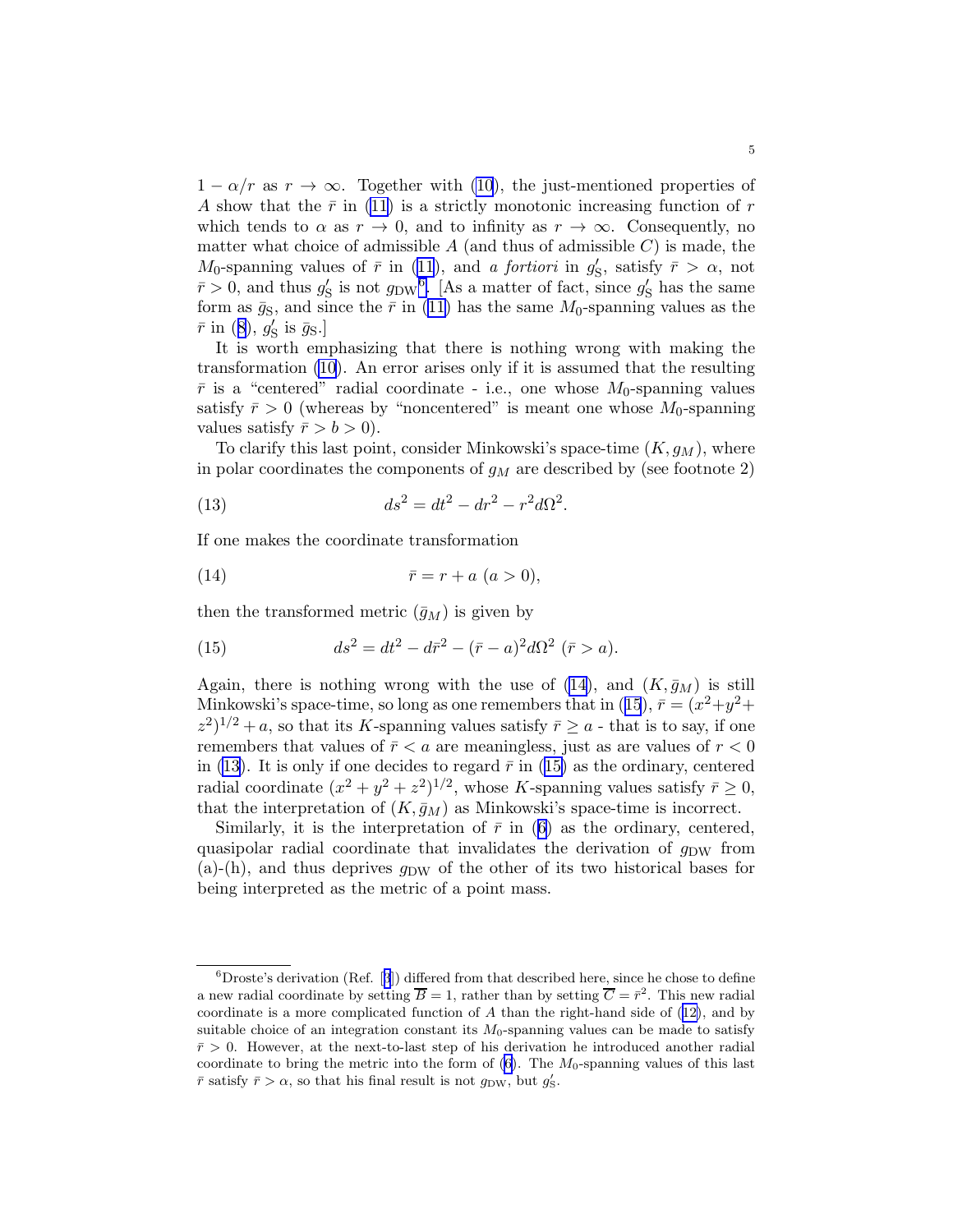# 5. Comparison of the Schwarzschild and Kruskal-Fronsdal space-times

An extension of  $(\overline{M}_0, g<sub>DW</sub>)$  to a portion  $(M_W)$  of  $R^2 \times S^2$  was found by Synge [\[11](#page-10-0)], Szekeres[[12\]](#page-10-0), Kruskal[[13\]](#page-10-0) and Fronsdal[[14\]](#page-10-0); the latter two also showed that the extended space-time  $(M_W, g_{\text{KF}})$  contains a black hole.

Because of the belief that  $g_{DW}$  was the metric of a point mass, and because heretofore there has been no viable<sup>7</sup> challenger for the role,  $(M_W, g_{\text{KF}})$  has come to be accepted as the space-time of a point mass. As seen in Secs. 3 and 4, however, neither of the two historical bases for regarding  $q_{DW}$  as the metric of a point mass is valid. Moreover,  $(M_0, g_S)$  was shown in Sec. 1 to be an eminently qualified challenger. Consequently, the point-mass interpretation of  $(M_W, g_{KF})$  can no longer be based on the fact that it is an extension of Droste and Weyl's space-time. If such an interpretation is to be maintained, it can only be done on the basis of its own properties - more precisely, by comparing its properties with those of  $(M_0, g_S)$ , and articulating the reasons why the former are more in accord with a point mass than the latter. To facilitate this comparison, the following table describes the candidates' behavior with respect to several areas of interest:

Comparison of Schwarzschild and Kruskal-Fronsdal Space-Times

| Property                   | Schwarzschild       | Kruskal-Fronsdal                          |
|----------------------------|---------------------|-------------------------------------------|
| 1. Topology                | Euclidean           | non-Euclidean                             |
| 2. Type of singularity     | point               | two-surface $[17]$                        |
| 3. Presence of singularity | all time            | absent for a finite time $[15]$           |
| 4. Geometry                | globally static     | globally nonstationary [14]               |
| 5. Curvature invariant     | finite as $r \to 0$ | infinite as $v^2 - u^2 \rightarrow 1^-$ . |

Not all these properties are on the same footing as regards their decisiveness for the choice in question. In particular, few today would argue that the topology of a point-mass universe must be Euclidean - about the most that can be said is that "other things being equal", a simple model is preferable to a complicated one. Likewise, there is no absolute necessity for polynomial curvature invariants to tend to infinity as a singularity is approached [\[18\]](#page-10-0) all that can be said is that bounded values are the exception [\[19](#page-10-0)].

On the other hand, the behavior exhibited by Schwarzschild's space-time with regard to 2, 3, and 4 would seem to be inherent in the very concept of a point mass. Consequently, in order to choose  $(M_W, g_{KF})$  over  $(M_0, g_S)$ ,

 ${}^{7}$ A Euclidean-topology but nonanalytic model was constructed by A. Komar [\[15](#page-10-0)]; shortly thereafter Brans (Ref. [\[10](#page-10-0)]) showed that it was afflicted with a number of undesirable properties. A model proposed by A. Janis, E. Newman, and J. Winicour[[16\]](#page-10-0) was also nonanalytic, and its derivation involved a somewhat arbitrary choice for the limit of the coefficient of  $d\Omega^2$  as  $r \to \alpha^+$ .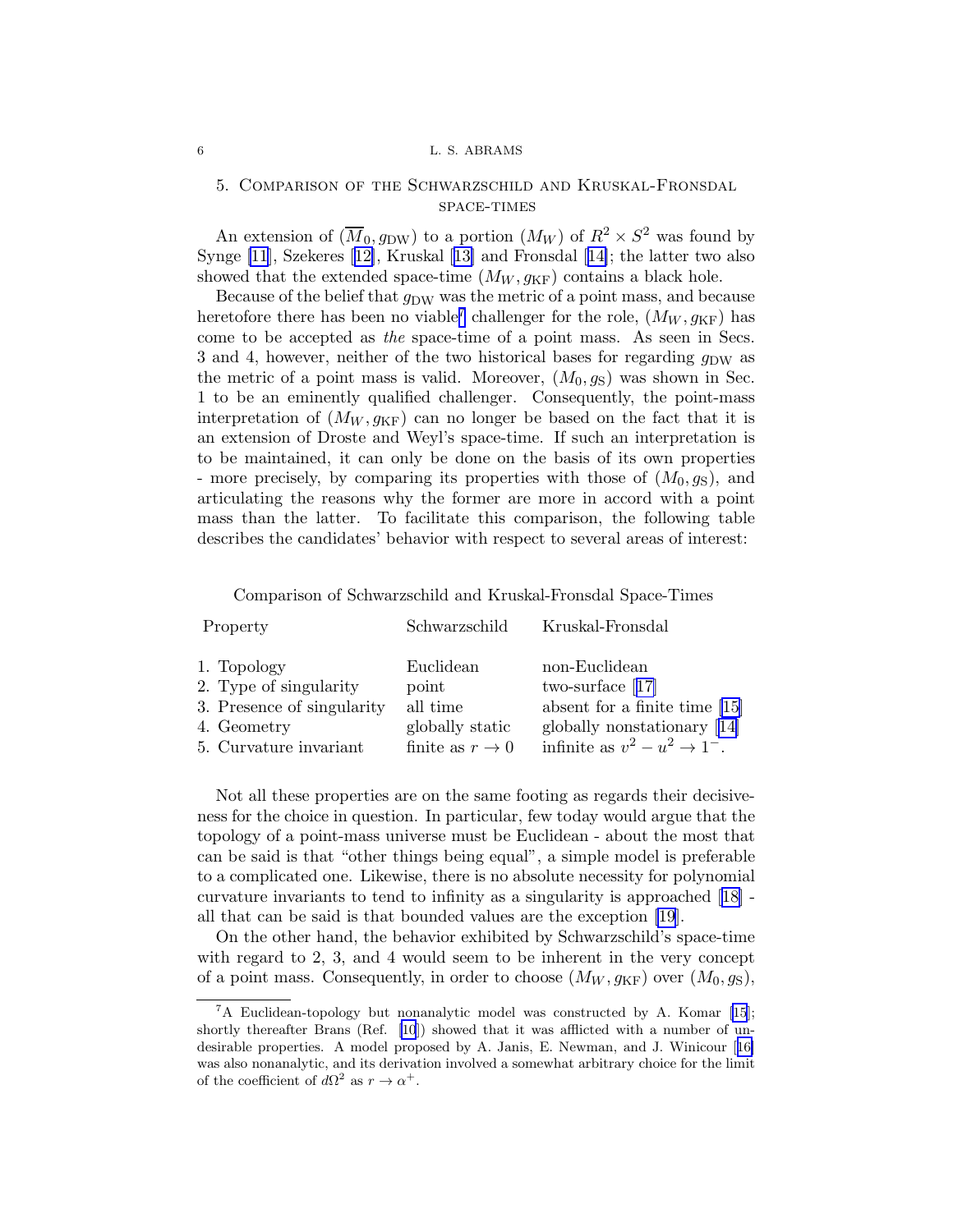one should be prepared to explain, first, how it is possible for a static phenomenon to give rise to a time-varying geometry; second, how, in a theory in which matter is manifested by metric singularities, it is possible to represent a point mass for a finite time by a universe whose metric has no singularity whatever; and *third*, how it is possible for a mathematical point to be modeled as a two-dimensional surface. Although these contradictions have been pointed to in the past, so far as I am aware they have never been squarely faced by the proponents of the point-mass interpretation of  $(M_W, g_{\text{KF}})$ . Now that the historical basis for this interpretation has been invalidated, it appears to be essential to do so.

## 6. Conclusions

Irrespective of which space-time is chosen, it should be clear from the analysis of Sec. 4 that use of([11](#page-3-0)) to represent a spherically symmetric phenomenon generally makes  $\bar{r}$  a noncentered radial coordinate, which if regarded as centered will give rise to an error similar to that which occurred in connection with $q_{DW}$ . Since ([11](#page-3-0)) (and its cylindrical counterpart) has been used to derive many of the exact solutions known today (e.g., the Reissner-Nordström metric<sup>8</sup>), the interpretation of the associated space-times is suspect, and might more appropriately be conferred on their "Schwarzschild-type" alternatives, obtained by substituting [\(9](#page-3-0)) directly into the field equations. The same suspicion also attaches to those exact solutions which have not been derived but merely "found", and which for certain values of their parameters reduce to  $g_{DW}$  (e.g., the Boyer-Lindquist version [\[21](#page-10-0)] of Kerr's metric).

If Schwarzschild's space-time should ultimately prevail as a model for a point-mass, then two additional consequences arise:

First, of course, current ideas as to the nature of physics in the immediate neighborhood of a mass point will have to be revised, since until now this domain has been thought to be the inside of a black hole.

Second, analysis of gravitational equilibrium [\[22](#page-10-0)] or collapse[[23](#page-10-0)] involves the choice of both an "interior" and an "exterior" metric. For the spherically symmetric case the exterior metric must be that of a point mass<sup>9</sup>, so that heretofore  $g_{DW}$  has been used. With  $(M_0, g_S)$  as the model for a point mass, the exterior metric must be  $g_S^{10}$ , so that all work done to date on spherically symmetric equilibrium or collapse would be invalid. In particular, with  $q<sub>S</sub>$ as the exterior metric no black hole is formed no matter how far the collapse

<sup>8</sup> See, for example, the derivation given by R. Tolman [\[20](#page-10-0)].

<sup>9</sup>For the case of collapse to a point. In other cases, the fact that the exterior metric need not possess property (e) permits use of a wider class of metrics than just that of a point mass. See, e.g. K. Schwarzschild[[24\]](#page-10-0).

<sup>&</sup>lt;sup>10</sup>For the case of collapse to a point. In other cases,  $g_S$  should be replaced by the generalization of the point-mass metric that is obtained by omitting property (e). As may beseen from Schwarzschild's paper cited in Ref. [[24](#page-10-0)], this generalization of  $g<sub>S</sub>$  has the sameform as ([3\)](#page-1-0), but with ([5\)](#page-1-0) replaced by  $f = (r^3 + \rho^3)^{1/3}$ , where  $\rho$  is independent of  $\alpha$ . Thecorresponding generalization of  $(28)$  $(28)$  is similar  $- (28)$  $- (28)$  $- (28)$  is unaffected, but it is no longer necessary that A tend to zero as  $r \to 0$ .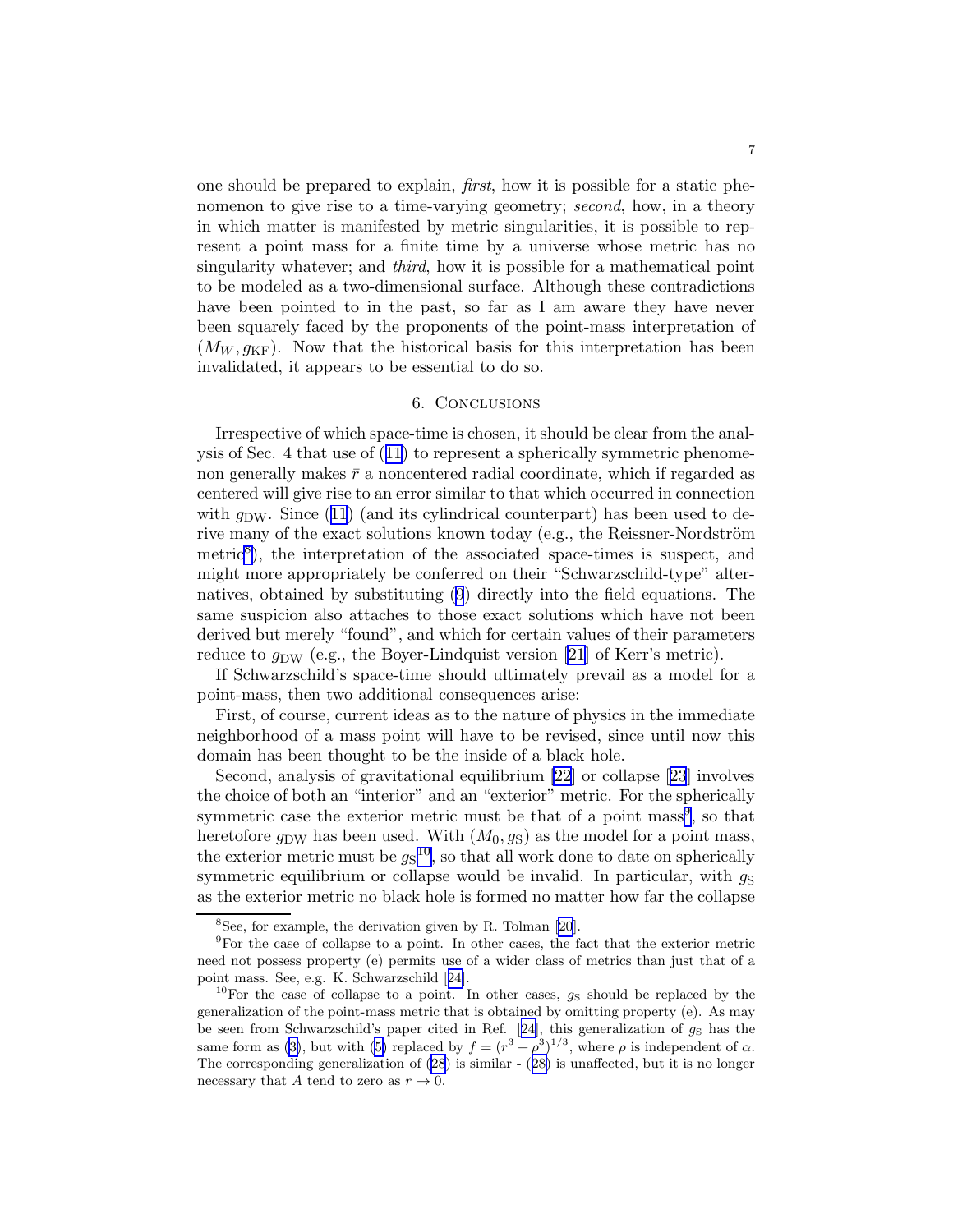<span id="page-7-0"></span>proceeds - consequently, if uncharged, nonrotating, spherically symmetric black holes exist, they were not created by gravitational collapse, but are primordial.

### Acknowledgments

This paper would not have been written were it not for the encouragement and insistence of Ray Hemann of Lockheed California Company. Thanks are also due to F. Estabrook, R. Finkelstein, C. Fronsdal, Ralph Smith, and H. Wahlquist for helpful discussions, P. Bergmann, W. Bonnor, E. Newman and K. Thorne for critical comments on an earlier version, N. Rosen for support when most needed, and B. O'Neill and my son Howard for clarifying the differential geometry concepts involved.

# Appendix: The most general analytic, Lorentz metric SATISFYING  $(a) - (h)$

Although Schwarzschild[[2](#page-10-0)] did not make use of [\(10](#page-3-0)), he did impose an extraneous condition on the solution, namely, that its determinant be −1 when expressed in terms of  $(t, x, y, z)$ . Since this requirement has nothing to do with the physics of a point mass, its imposition may eliminate some metrics that are consistent with Finkelstein's  $(a)-(h)$ . By dropping this requirement and avoiding the use of([10](#page-3-0)), the most general solution is obtained.

To this end, let us suppose that  $A, B, C$  denote any analytic function ofr such that ([9](#page-3-0)) satisfies (a), (d), (e). Substituting [\(9](#page-3-0)) into Dingle's<sup>11</sup> expressions for  $T^i_j$  results in

(16) 
$$
-8\pi T_1^1 = -1/C + C'^2/4BC^2 + A'C'/2ABC = 0,
$$

(17) 
$$
-8\pi T_2^2 = C''/2BC + A''/2AB - C'^2/4BC^2 - B'C'/4B^2C -A'^2/4A^2B - A'B'/4AB^2 + A'C'/4ABC = 0,
$$

(18)  $T_3^3 = T_2^2$ ,

(19) 
$$
-8\pi T_4^4 = C''/BC - 1/C - B'C'/2B^2C - C'^2/4BC^2 = 0,
$$

with all other  $T_j^i$  identically zero.

Subtracting (19) from (16) leads to

(20) 
$$
2C''/C' - C'/C - B'/B - A'/A = 0
$$

which integrates to

$$
(21) \tC'^2 = JABC,
$$

where  $J$  is an arbitrary constant. Since  $A, B, C$  are positive (see Sec. 4), it follows that  $J \geq 0$ . But if J were zero, then C' would be identically zero, which would make C constant and thus violate property (d). Hence  $J > 0$ , and  $C'$  never vanishes.

<sup>&</sup>lt;sup>11</sup>SeeRef. [[20](#page-10-0)], pp. 253-257.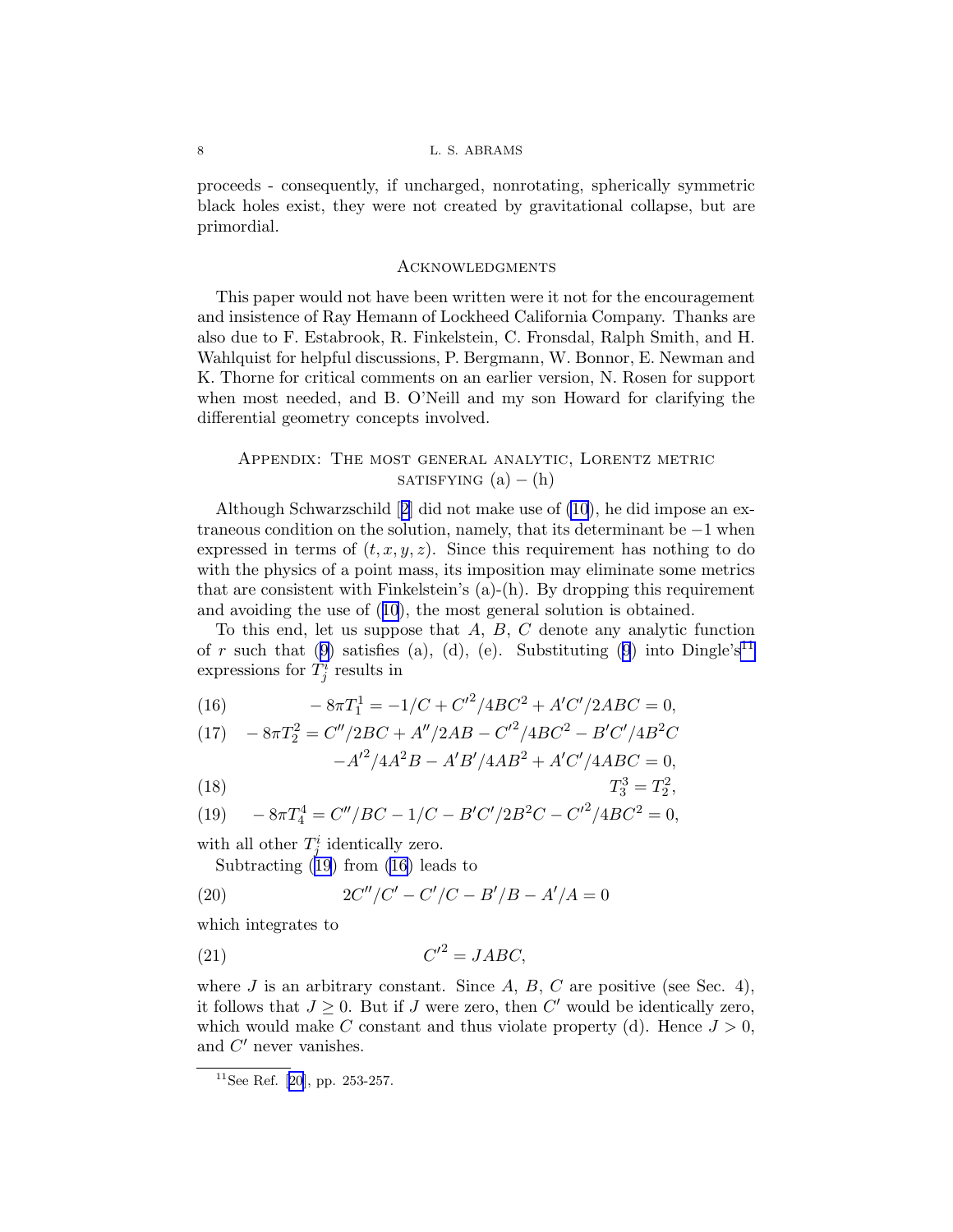<span id="page-8-0"></span>Solving $(21)$  $(21)$  for B and substituting therefrom for B into  $(16)$  $(16)$  $(16)$  yields, after some algebra

(22) 
$$
C'(C'/C + 2A'/A - 4C'/JAC) = 0.
$$

Since  $C' \neq 0$ , we obtain from the other factor in (22)

(23) 
$$
C = \alpha^2/(4/J - A)^2,
$$

where  $\alpha$  is an arbitrary nonzero constant. Substituting for C and C' from  $(23)$  into  $(21)$  gives

(24) 
$$
B = 4\alpha^2 A'^2 / J A (4/J - A)^4.
$$

Substitutingfor B and C from  $(24)$  and  $(23)$  into  $(17)$  $(17)$  shows that the latter is satisfied identically for arbitrary  $A$ . Hence,  $(9)$  becomes

(25) 
$$
ds^{2} = A dt^{2} - [4\alpha^{2} A'^{2}/JA(4/J - A)^{4}] dr^{2} - [\alpha^{2}/(4/J - A)^{2}] d\Omega^{2}.
$$

Applying property (d) to the coefficient of  $d\Omega^2$  shows that

(26) 
$$
\alpha^2/(4/J-A)^2 \sim r^2 \text{ as } r \to \infty,
$$

which reduces to

(27) 
$$
A \sim 4/J - \alpha/r \text{ as } r \to \infty.
$$

Applying property (d) to the coefficient of  $dr^2$  adds nothing to (27), but applying it to the coefficient of  $dt^2$  shows that  $J = 4$ . Hence (25) becomes

(28) 
$$
ds^{2} = A dt^{2} - [\alpha^{2} A'^{2}/A(1-A)^{4}] dr^{2} - [\alpha^{2}/(1-A)^{2}] d\Omega^{2}.
$$

A cannot be 1 since this would destroy the analyticity of the coefficient of  $d\Omega^2$ . This, together with the positivity of the coefficient of  $dr^2$ , shows that A' cannot be zero. Together with the analitycity of A, this means that A′ is either always negative or always positive. Ruling out the former on Newtonian grounds<sup>12</sup>, it follows from (27) that  $\alpha > 0$ .

Finally, if  $A \to a > 0$  as  $r \to 0$ , then the transformation  $\bar{r} = A(r)$ would result in a diagonal set of  $\bar{g}_{ij}$  whose elements are nonzero, finite, and have a nonzero determinant as  $r \to 0$ , which would permit the metric to be extended to  $L$ , contrary to property (e). Hence,  $A$  must tend to zero as  $r \to 0$ . We conclude: The most general analytic, Lorentz-signature metric satisfying  $(a)$ - $(h)$  (and having positive mass: see footnote 12) is given in quasipolar coordinates by (28), where  $\alpha$  is an arbitrary positive constant, and  $A(r)$  is an arbitrary analytic, strictly monotonic increasing function of r which tends to zero as  $r \to 0$  and behaves like  $1 - \alpha/r$  as  $r \to \infty$ .

Comparison of  $(28)$  and  $(3)$  shows that the  $A(r)$  which gives rise to Schwarzschild's solution is

(29) 
$$
A_{\rm S}(r) = 1 - \alpha/f(r),
$$

 $^{12}A'$  < 0 would require  $\alpha$  < 0, which in turn would give rise to negative mass when compared to the Newtonian expression for the potential at large values of  $r$  [see [\[25](#page-10-0)]]. There seems to be no way to rule this out on the basis of (a)-(h) alone.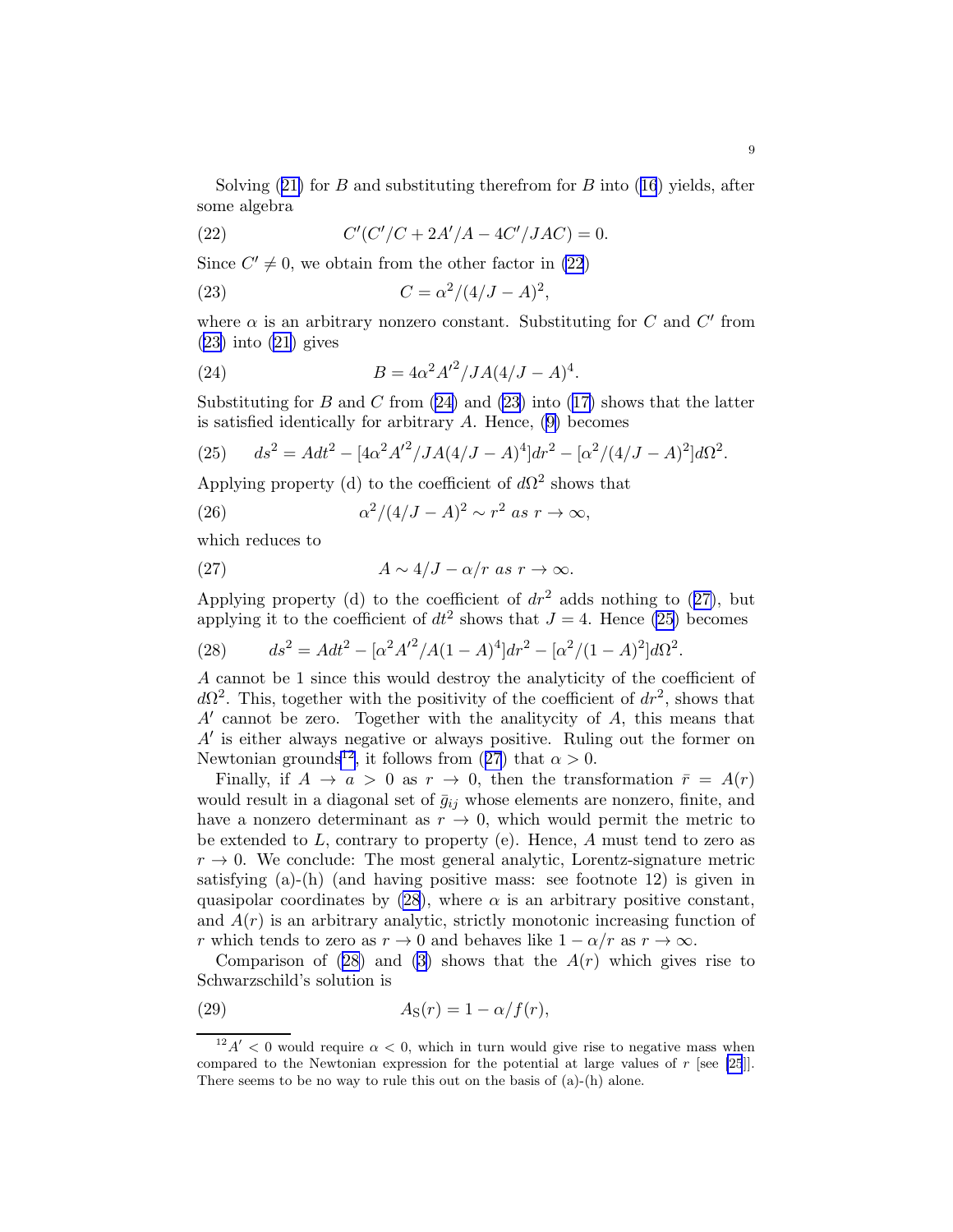which is easily seen to satisfy all of the above-mentioned requirements on A. Moreover, if A<sup>∗</sup> denotes any admissible choice of A, the resulting metric can always be transformed into  $g<sub>S</sub>$  by means of the transformation

(30) 
$$
1 - \alpha/f(\bar{r}) = A^*(r),
$$

whichconverts ([28](#page-8-0)) into [\(3\)](#page-1-0) with r replaced by  $\bar{r}$  - and equally important, makes  $\bar{r}$  a strictly monotonic increasing function of r, with  $M_0$ -spanning values satisfying  $\bar{r} > 0$ . Thus  $g_S$  can be regarded as a canonical form for the metric of a point mass.

On the other hand, comparison of  $(28)$  and  $(6)$  shows that the  $A(r)$  which gives rise to the Droste-Weyl metric is

$$
(31) \t\t ADW(r) = 1 - \alpha/r,
$$

which violates the requirement that  $A \to 0$  as  $r \to 0$ .

Finally, the simplest metric obtainable is that corresponding to  $A(r)$  =  $r/(r + \alpha)$ . This gives

(32) 
$$
ds^{2} = [r/(r+\alpha)]dt^{2} - [(r+\alpha)/r]dr^{2} - (r+\alpha)^{2}d\Omega^{2}.
$$

## ERRATUM [[26\]](#page-10-0)

1st and 3rd lines under Eq. [\(6](#page-2-0)): Replace  $M_0$  by  $\overline{M}_0$ .

9th line under Eq.  $(8)$ : Insert ", when regarded as a mapping from M to  $M$ ," between "transformation" and "be".

2ndline under Eq. ([11](#page-3-0)): Replace A by  $\overline{A}$ , and B by  $\overline{B}$ .

Also, the proof of the requirement  $A(0^+) = 0$  is incorrect; however, the requirement is still valid [\[27\]](#page-10-0).